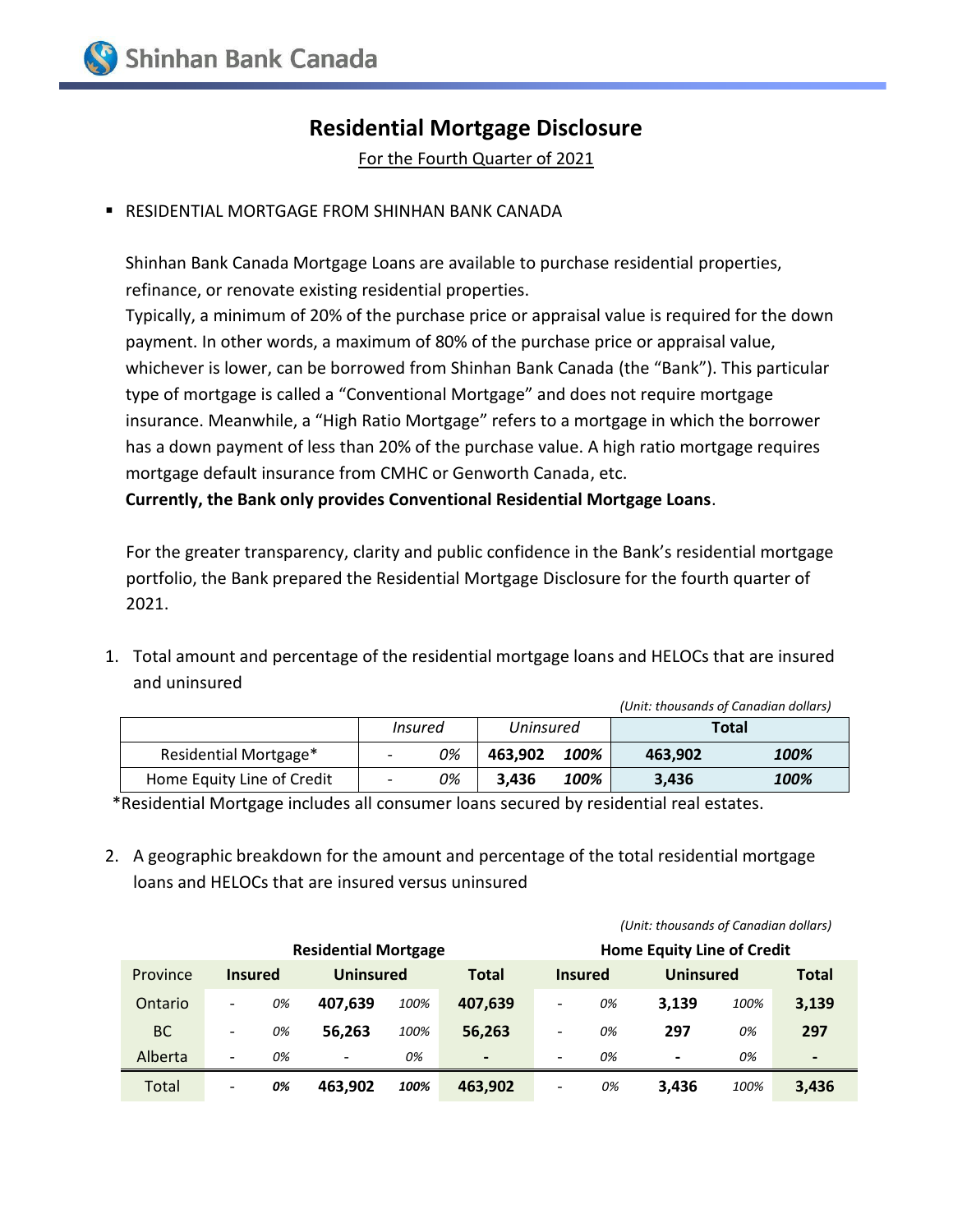3. The percentage of residential mortgages that fall within various amortization period ranges

| Amortization<br>Period        | 1 -20 Years              | 21 -25 Years             | 26 -30 Years             | More than<br>30 Years | <b>Total</b>             |
|-------------------------------|--------------------------|--------------------------|--------------------------|-----------------------|--------------------------|
| Canada                        | 3.2%                     | 12.5%                    | 84.3%                    | 0%                    | 100%                     |
| Other<br><b>Jurisdictions</b> | $\overline{\phantom{0}}$ | $\overline{\phantom{0}}$ | $\overline{\phantom{a}}$ | -                     | $\overline{\phantom{0}}$ |

*Remaining Amortization as of December 31st , 2021*

4. Average Loan-to-Value (LTV) ratio for the newly originated Residential Mortgage Loans and HELOCs (4 th Quarter of 2021)

| (Units: thousands of Canadian dollars) |            |                             |        |                                     |  |  |
|----------------------------------------|------------|-----------------------------|--------|-------------------------------------|--|--|
|                                        |            | <b>Residential Mortgage</b> |        |                                     |  |  |
| Loan Type                              | Conforming | Non-conforming              | Total  | Home Equity Line of Credit          |  |  |
| Amount                                 | 50,356     |                             | 50,356 | 240                                 |  |  |
| Average LTV                            | 67.94%     | 0%                          | 67.94% | HELOC Only: 9.5%<br>Combined: 59.0% |  |  |

5. A Geographical Breakdown of the Average LTV ratio for the newly originated Residential Mortgage Loans and HELOCs (4<sup>th</sup> Quarter of 2021)